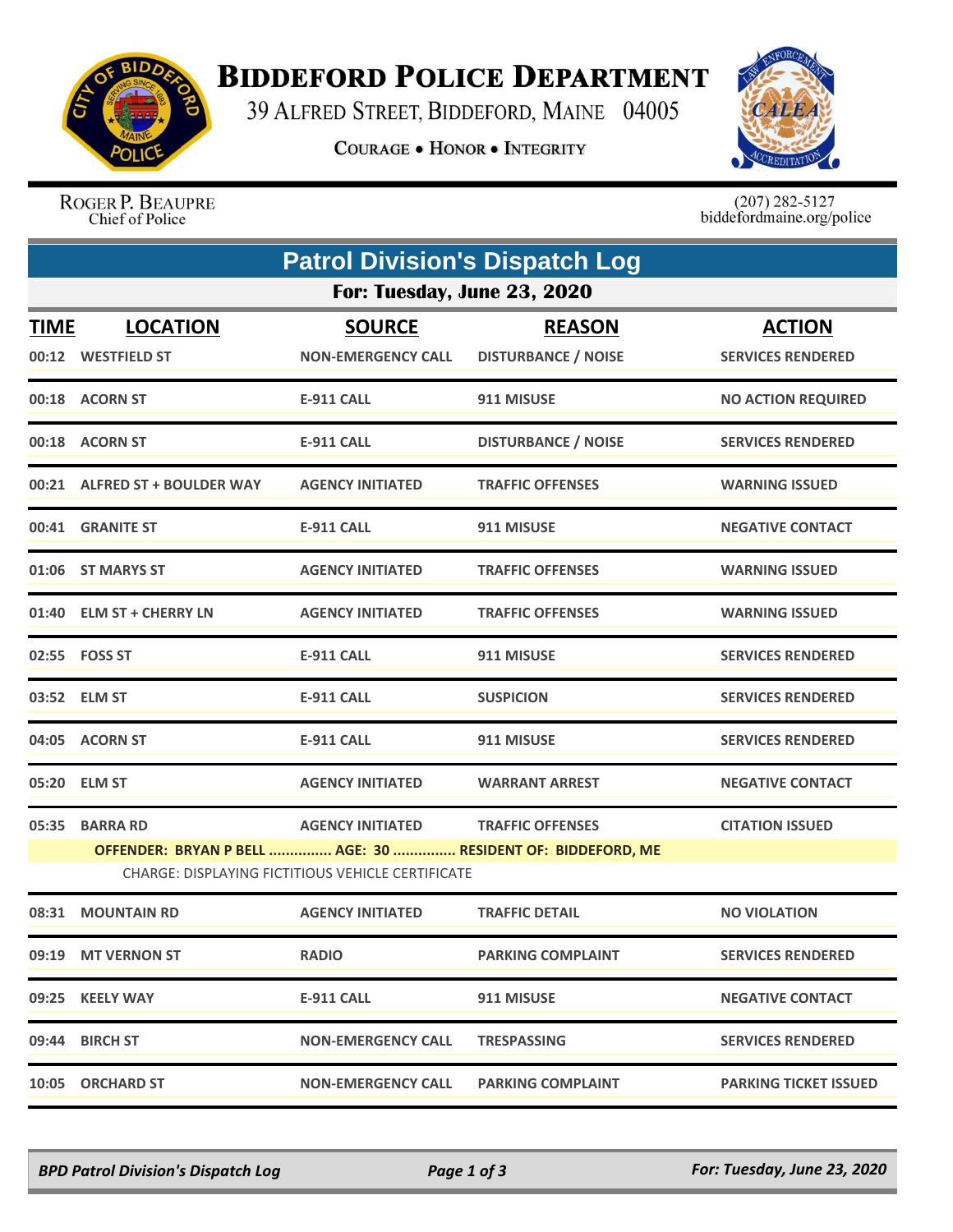| <b>TIME</b>                                                                                                 | <b>LOCATION</b>                 | <b>SOURCE</b>             | <b>REASON</b>                                       | <b>ACTION</b>                |  |  |  |
|-------------------------------------------------------------------------------------------------------------|---------------------------------|---------------------------|-----------------------------------------------------|------------------------------|--|--|--|
|                                                                                                             | 10:25 JEFFERSON ST              | <b>AGENCY INITIATED</b>   | <b>TRAFFIC OFFENSES</b>                             | <b>VSAC ISSUED</b>           |  |  |  |
|                                                                                                             | 10:34 RAY ST                    | <b>NON-EMERGENCY CALL</b> | <b>ANIMAL COMPLAINT</b>                             | <b>NO ACTION REQUIRED</b>    |  |  |  |
|                                                                                                             | <b>10:41 BRADBURY ST</b>        | <b>NON-EMERGENCY CALL</b> | <b>PARKING COMPLAINT</b>                            | <b>SERVICES RENDERED</b>     |  |  |  |
|                                                                                                             | 10:50 ALFRED ST                 | <b>AGENCY INITIATED</b>   | <b>TRAFFIC OFFENSES</b>                             | <b>VSAC ISSUED</b>           |  |  |  |
| 11:19                                                                                                       | <b>MOUNTAIN RD</b>              | <b>AGENCY INITIATED</b>   | <b>TRAFFIC DETAIL</b>                               | <b>NO VIOLATION</b>          |  |  |  |
| 11:25                                                                                                       | <b>MEDICAL CENTER DR</b>        | <b>E-911 CALL</b>         | <b>CHECK WELFARE</b>                                | <b>NEGATIVE CONTACT</b>      |  |  |  |
|                                                                                                             | 11:31 ELM ST                    | <b>AGENCY INITIATED</b>   | <b>TRAFFIC OFFENSES</b>                             | <b>VSAC ISSUED</b>           |  |  |  |
| OFFENDER: ANASTACIA MARIE NUGENT  AGE: 25  RESIDENT OF: SACO, ME<br>CHARGE: OPERATE VEHICLE WITHOUT LICENSE |                                 |                           |                                                     |                              |  |  |  |
|                                                                                                             | 11:33 SUMMER ST                 | <b>WALK-IN AT STATION</b> | <b>DISTURBANCE / NOISE</b>                          | <b>SERVICES RENDERED</b>     |  |  |  |
|                                                                                                             | 11:55 ELM ST                    | <b>AGENCY INITIATED</b>   | <b>TRAFFIC OFFENSES</b>                             | <b>VSAC ISSUED</b>           |  |  |  |
|                                                                                                             | 12:20 MAY ST                    | <b>AGENCY INITIATED</b>   | <b>TRAFFIC OFFENSES</b>                             | <b>VSAC ISSUED</b>           |  |  |  |
|                                                                                                             | 12:48 WELLSPRING RD + ALFRED ST | <b>AGENCY INITIATED</b>   | <b>TRAFFIC OFFENSES</b>                             | <b>VSAC ISSUED</b>           |  |  |  |
|                                                                                                             | 13:46 ELM ST                    | <b>AGENCY INITIATED</b>   | <b>TRAFFIC OFFENSES</b>                             | <b>VSAC ISSUED</b>           |  |  |  |
|                                                                                                             | 14:11 ALFRED ST                 | <b>AGENCY INITIATED</b>   | <b>TRAFFIC OFFENSES</b>                             | <b>WARNING ISSUED</b>        |  |  |  |
|                                                                                                             | 14:15 DENTAL AVE                | <b>NON-EMERGENCY CALL</b> | <b>FRAUD / SCAM</b>                                 | <b>REPORT TAKEN</b>          |  |  |  |
|                                                                                                             | <b>14:28 MAIN ST</b>            | <b>E-911 CALL</b>         | 911 MISUSE                                          | <b>SERVICES RENDERED</b>     |  |  |  |
|                                                                                                             | <b>15:13 WASHINGTON ST</b>      | E-911 CALL                | <b>CHECK WELFARE</b>                                | <b>SERVICES RENDERED</b>     |  |  |  |
|                                                                                                             | <b>15:21 PIKE ST</b>            | <b>NON-EMERGENCY CALL</b> | <b>DISTURBANCE / NOISE</b>                          | <b>TRANSPORT TO HOSPITAL</b> |  |  |  |
|                                                                                                             | 15:42 HIGH ST + BACON ST        | <b>NON-EMERGENCY CALL</b> | <b>DISABLED VEHICLE</b>                             | <b>SERVICES RENDERED</b>     |  |  |  |
|                                                                                                             | <b>15:51 MAIN ST</b>            | <b>E-911 CALL</b>         | <b>DEATH ATTENDED &amp; UNATTENDED REPORT TAKEN</b> |                              |  |  |  |
|                                                                                                             | 16:07    FOSS ST                | <b>NON-EMERGENCY CALL</b> | <b>VIOL PROTECTION FROM HARASS</b>                  | <b>NO VIOLATION</b>          |  |  |  |
|                                                                                                             | 16:17 ADAMS ST                  | <b>NON-EMERGENCY CALL</b> | <b>CHECK WELFARE</b>                                | <b>SERVICES RENDERED</b>     |  |  |  |
|                                                                                                             | 16:19 MAIN ST                   | <b>NON-EMERGENCY CALL</b> | <b>CIVIL COMPLAINT</b>                              | <b>CIVIL COMPLAINT</b>       |  |  |  |
|                                                                                                             | <b>16:26 WENTWORTH ST</b>       | <b>NON-EMERGENCY CALL</b> | <b>THEFT</b>                                        | <b>REPORT TAKEN</b>          |  |  |  |
|                                                                                                             | 17:12 ALFRED ST                 | <b>WALK-IN AT STATION</b> | <b>ALL OTHER</b>                                    | <b>SERVICES RENDERED</b>     |  |  |  |

*BPD Patrol Division's Dispatch Log Page 2 of 3 For: Tuesday, June 23, 2020*